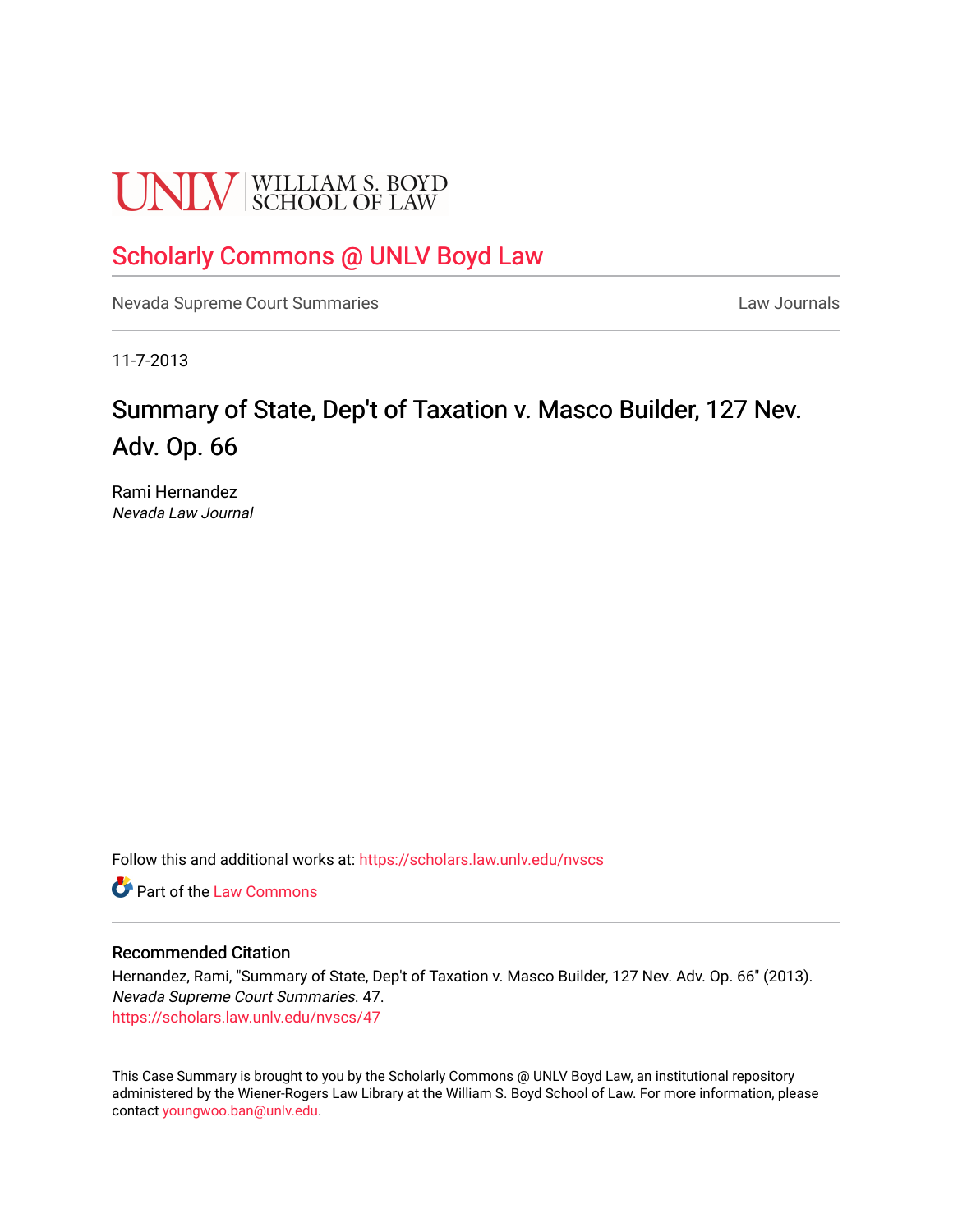*State Dep't of Taxation v. Masco Builder Cabinet Grp.*, 129 Nev. Adv. Op. 83 (Nov. 7, 2103)<sup>1</sup>

## TAX LAW: TAX REFUNDS IN CASE OF OVERPAYMENT

#### **Summary**

The Court determined two issues: (1) whether a taxpayer may seek interest on an overpayment of taxes under NRS § 360.2937 after initially failing to affirmatively request such interest; and (2) whether the Department of Taxation may withhold interest on tax refunds while determining whether a taxpayer's overpayment was intentional or careless.

#### **Disposition**

According to the plain meaning of applicable tax law, a taxpayer does not waive its right to seek overpayment interest by initially failing to request it. Furthermore, the Department may not withhold interest after failing to make a timely determination of intentional or careless overpayment.

#### **Factual and Procedural History**

After the Department of Taxation rejected Masco's initial claim for a refund on overpaid taxes, Masco brought the matter before an administrative law judge (ALJ), who determined that Masco was entitled to the refund. The Tax Commission reversed the ALJ's decision, but Masco then appealed to the district court, which reversed again. The Department made a final appeal to the Nevada Supreme Court, where the district court's holding was affirmed in Masco's favor. 2

Thereafter, Masco sought to obtain its refund *with interest*. Masco filed a motion in the district court, and thereby successfully established that it was entitled to pre- and post-judgment interest on the refund amount. The Department appealed the district court's ruling, arguing that (1) Masco waived its right to seek interest by failing to do so in its initial refund claim, and (2) pursuant to NRS § 372.665, Masco was not entitled to interest if it intentionally or carelessly overpaid taxes, a determination which the Department had not yet been able to make.

#### **Discussion**

*Masco did not waive its right to seek interest by failing to demand interest in its initial refund claim*

The Department argued that because Masco did not request interest on its tax refund before the ALJ, it waived its right to seek interest at a later date. Considering the plain meaning of the controlling tax law, which states that "interest *must be paid* upon an overpayment of any tax,<sup>33</sup> the Court found that nothing in the applicable statutes requires a taxpayer to affirmatively request interest before the ALJ, or even before the Department itself. Therefore, since Masco

<sup>&</sup>lt;sup>1</sup> By Brady Briggs.

<sup>&</sup>lt;sup>2</sup> State Dep't of Taxation v. Masco Builder Cabinet Grp., 127 Nev. \_\_\_, 265 P.3d 666 (2011).

<sup>3</sup> NEV. REV. STAT § 372.660 (2011) (emphasis added); s*ee also* NEV. REV. STAT. § 360.2937 (2011).